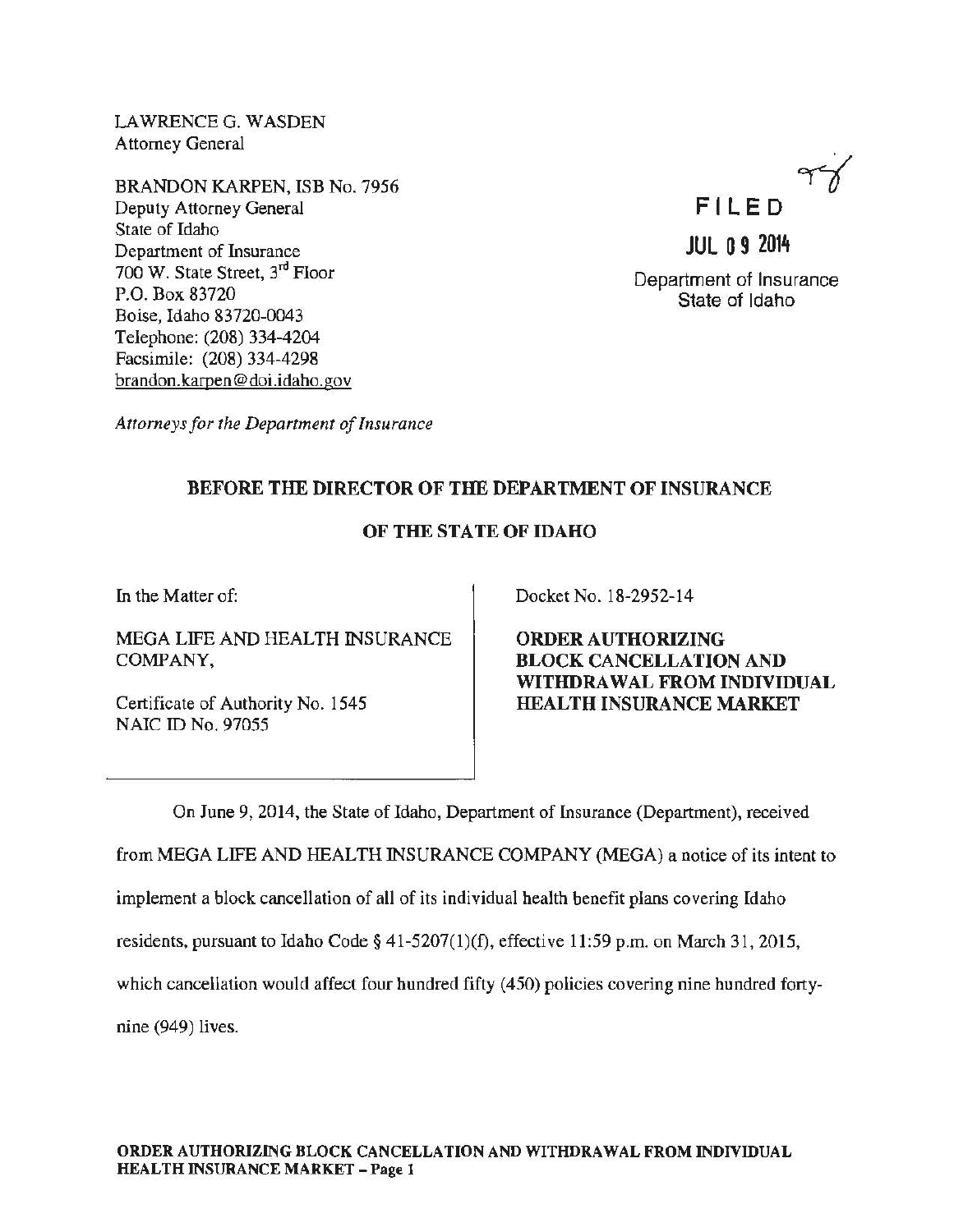MEGA represented to the Department that it will provide a minimum of one hundred eighty (180) days' written notice to its Idaho policyholders of its intent to discontinue the affected policies by providing such notice on or before September 1, 2014.

MEGA further represented that it intends to withdraw from the individual health insurance market in Idaho and acknowledged that, pursuant to Idaho Code § 41-5207(2), it will be prohibited from offering and writing any new business in such market in Idaho for five (5) years from June 9, 2014, the date of MEGA's notice to the Department, as referenced above.

The proposed block cancellation complies with the notice requirements to the Department's Director as set forth in Idaho Code§§ 41-1841(1) and 41-5207(1)(f).

The Director, having reviewed the foregoing and the requirements of Idaho Code §§ 41- 1841 and 41-5207, and good cause appearing therefor;

NOW THEREFORE, IT IS HEREBY ORDERED that MEGA is authorized, pursuant to Idaho Code §§ 41-1841 and 41-5207(1)(f), to effectuate a block cancellation of all of its individual health benefit plans covering Idaho residents effective 11:59 p.m. on March 31, 2015, which cancellation will affect approximately four hundred fifty (450) policies covering nine hundred forty-nine (949) lives. FURTHER, MEGA shall provide written notice of not less than one hundred eighty (180) days to policyholders affected by the cancellations authorized by this order in accordance with the notice provisions included in the company's applicable insurance policies and in Idaho Code§ 41-5207.

IT IS HEREBY FURTHER ORDERED that MEGA is prohibited from offering and writing any new business in the individual health insurance market in Idaho prior to June 9, 2019, pursuant to Idaho Code§ 41-5207(2).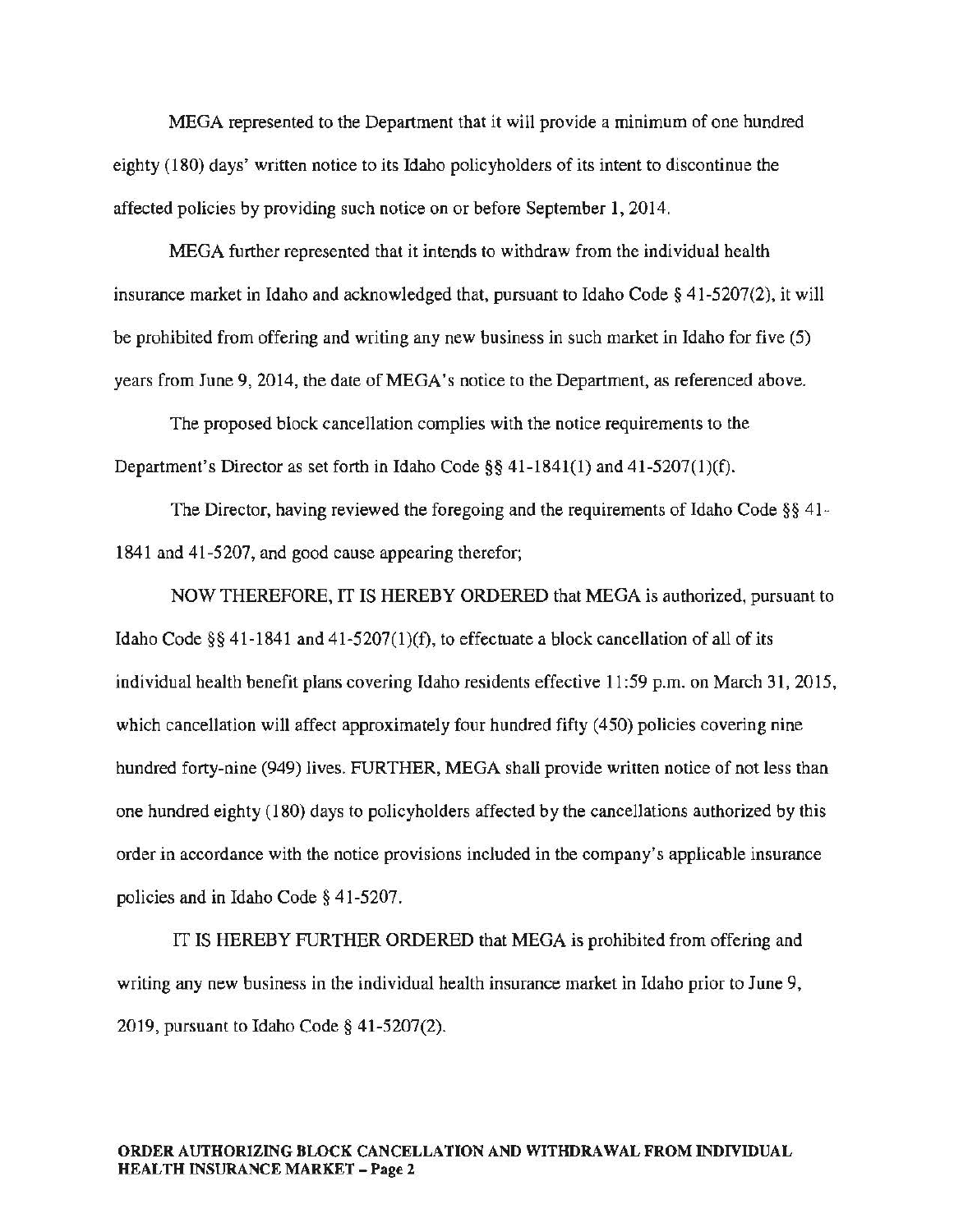THIS ORDER is a final order of the Director and is EFFECTIVE IMMEDIATELY.

DATED this  $\frac{q^{th}}{q^{th}}$  day of July, 2014.

STATE OF IDAHO DEPARTMENT OF INSURANCE

Th  $\int_{\partial \mathcal{L}}$  will law w. DEAL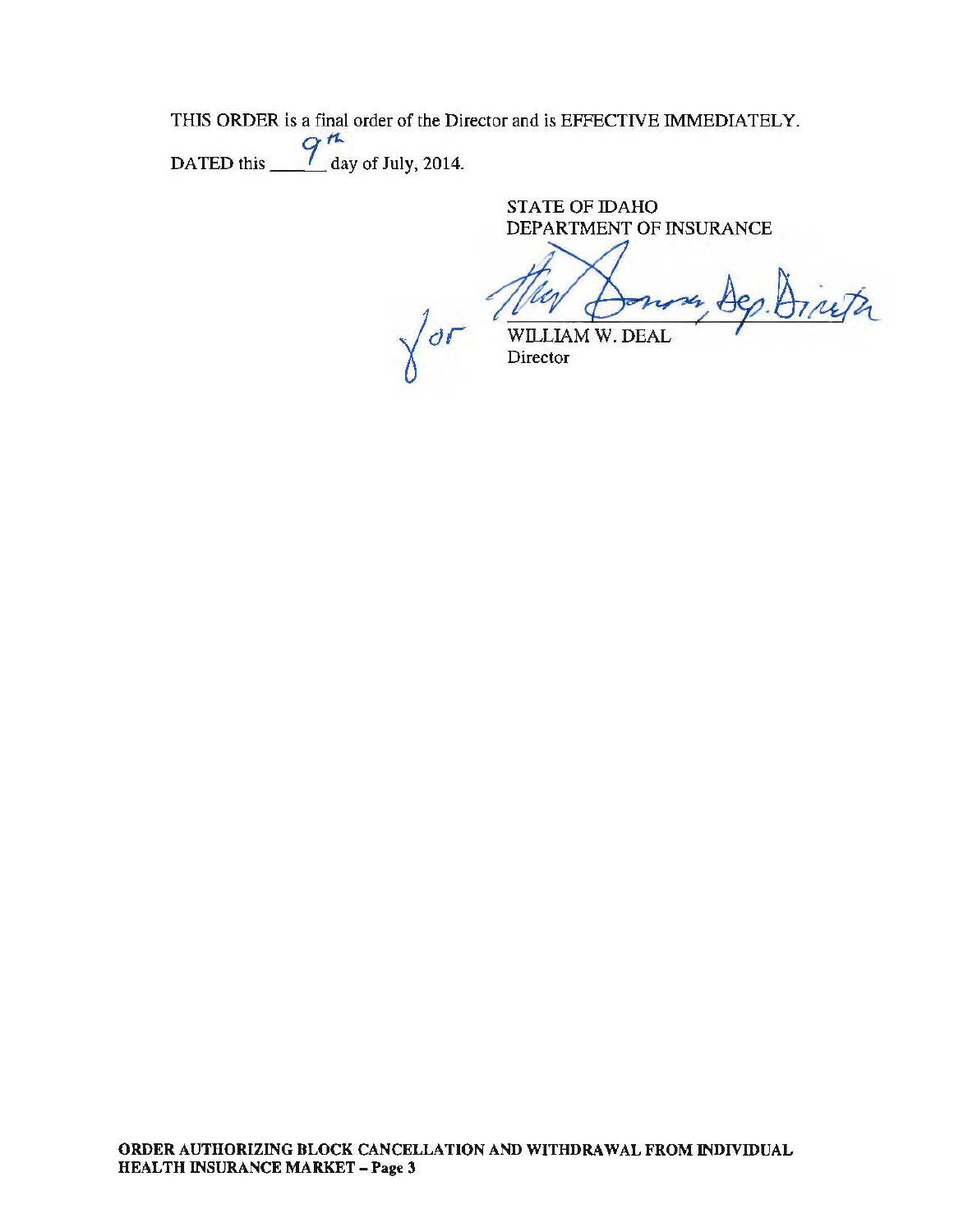## NOTIFICATION OF RIGHTS

This is a final order of the Director. Any party may file a motion for reconsideration of this final order within fourteen (14) days of the service date of this order. The agency will dispose of the petition for reconsideration within twenty-one (21) days of its receipt, or the petition will be considered denied by operation of law. *See* Idaho Code§ 67-5246(4).

Pursuant to Idaho Code§§ 67-5270 and 67-5272, any party aggrieved by this final order or orders previously issued in this case may appeal this final order and all previously issued orders in this case to district court by filing a petition in the district court of the county in which:

- i. A hearing was held,
- ii. The final agency action was taken,
- iii. The party seeking review of the order resides, or operates its principal place of business in Idaho, or
- iv. The real property or personal property that was the subject of the agency action is located.

An appeal must be filed within twenty-eight (28) days of (a) the service date of this final order, (b) an order denying petition for reconsideration, or (c) the failure within twenty-one (21) days to grant or deny a petition for reconsideration, whichever is later. *See* Idaho Code§ 67- 5273. The filing of an appeal to district court does not itself stay the effectiveness or enforcement of the order under appeal.